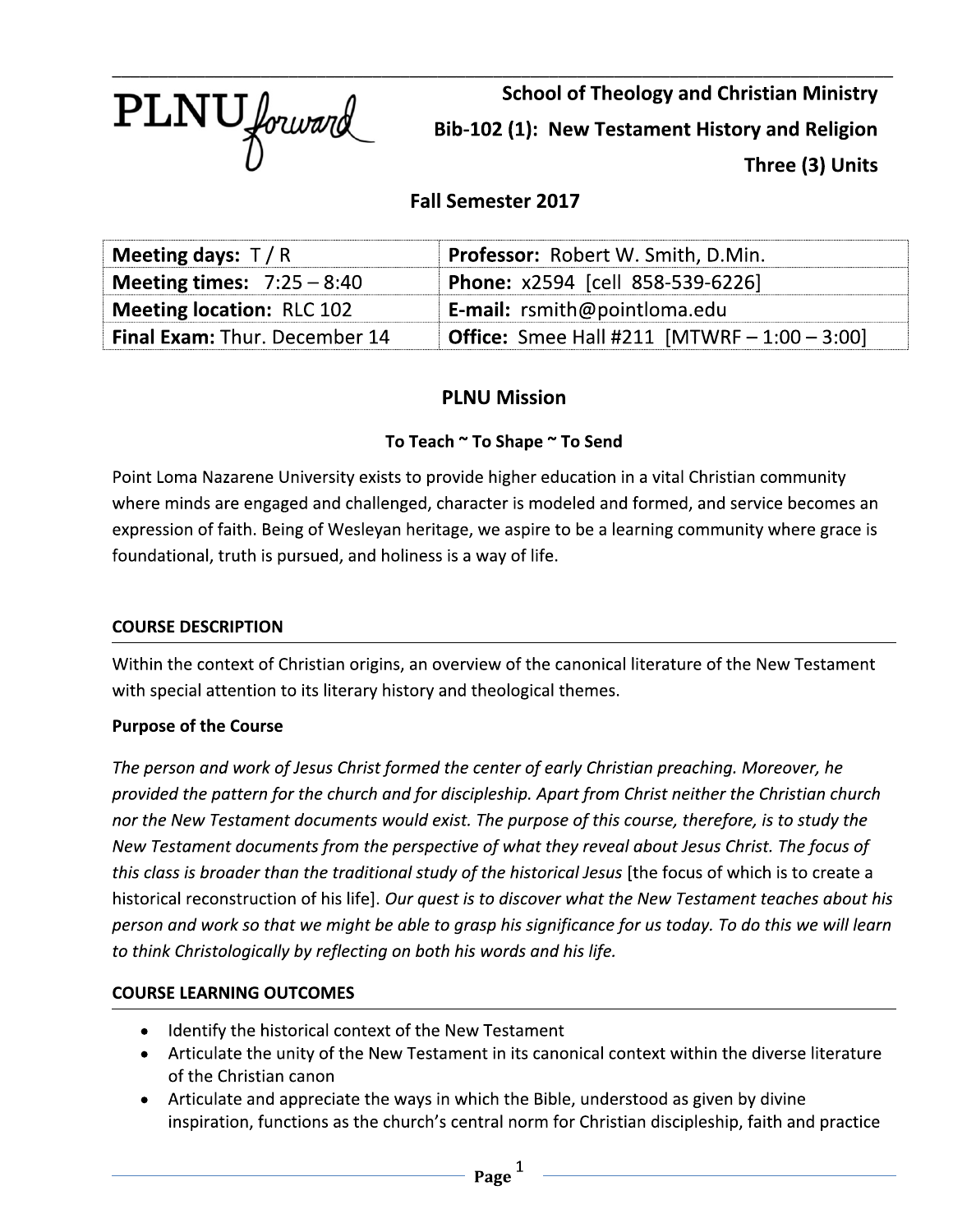Articulate the basic content of the books of the New Testament and the methods appropriate to the interpretation of those books

## **COURSE OBJECTIVES**

- Learn to read the New Testament documents within their literary, historical, and theological settings.
- Recognize the central importance of Jesus in the literature of the New Testament (in the development of the early Christian church) and his significance for people in the twenty-first century.
- Gain an overview of the New Testament Scriptures, their origin, background, major themes and essential message (e.g., note the relationship between early Christian thought and its roots in Judaism).
- Make first-hand contact with the New Testament documents in an English translation by formulating the basic theological message of each book and noting its significance for the mission of the contemporary church.
- Become familiar with the various types of literature (genre) contained in the New Testament  $\bullet$ and be able to apply this in the basic interpretation of an assigned biblical text.

### **COURSE REQUIREMENTS**

- Complete all assigned readings from the New Testament and the textbooks.
- Complete all assignments, quizzes, and examinations on their designated dates.
- Write a 1500 word biblical interpretation paper following the exegetical method included in this syllabus. The paper is due November 2, 2017, at the beginning of class.
- Participate in class discussions.

| <b>DATE</b><br><b>PRESENTED</b> | <b>CLASS CONTENT OR ASSIGNMENT</b>                | <b>ASSIGNMENT</b><br><b>DUE DATE</b> |
|---------------------------------|---------------------------------------------------|--------------------------------------|
| Aug 31                          | Introduction to the Class                         | <b>STJ</b> 19-36                     |
|                                 | The New Testament World - Second Temple Judaism   |                                      |
| Sept 5                          | Introduction to the Gospels                       | <b>KJV 13-26</b>                     |
|                                 | The Life and Ministry of Jesus                    | TJ 89-97                             |
| Sept 7                          | The Gospel According to Mark -- 1                 | Mark 1-8; KJV 39-49                  |
| Sept 12                         | The Gospel According to Mark $-2$                 | Mark 9-16; KG 34-53                  |
| Sept 14                         | The Gospel According to Matthew                   | Matthew 1-28; KJV 27-38              |
| Sept 19                         | The Gospel According to Luke                      | Luke 1-24; KJV 50-59                 |
| Sept 21                         | The Gospel According to John                      | John 1-21; KJV 60-73                 |
| Sept 26                         | The Acts of the Apostles                          | Acts 1-28; KJV 74-83                 |
| Sept 28                         | Exam 1                                            |                                      |
|                                 | Introduction of the Letters of Paul               | P 11-29; 30-37                       |
| Oct 3                           | Paul's Letter to the Churches of Galatia $-1$     | <b>Galatians 1-3; KJV 115-123</b>    |
| Oct 5                           | Paul's Letter to the Churches of Galatia $-2$     | Galatians 4-6; INT 3-24              |
| Oct 10                          | Paul's First Letter to the Church in Thessalonica | <b>1 Thessalonians 1-5;</b>          |
|                                 |                                                   | KJV 148-154                          |
|                                 |                                                   |                                      |

# **COURSE SCHEDULE AND ASSIGNMENTS**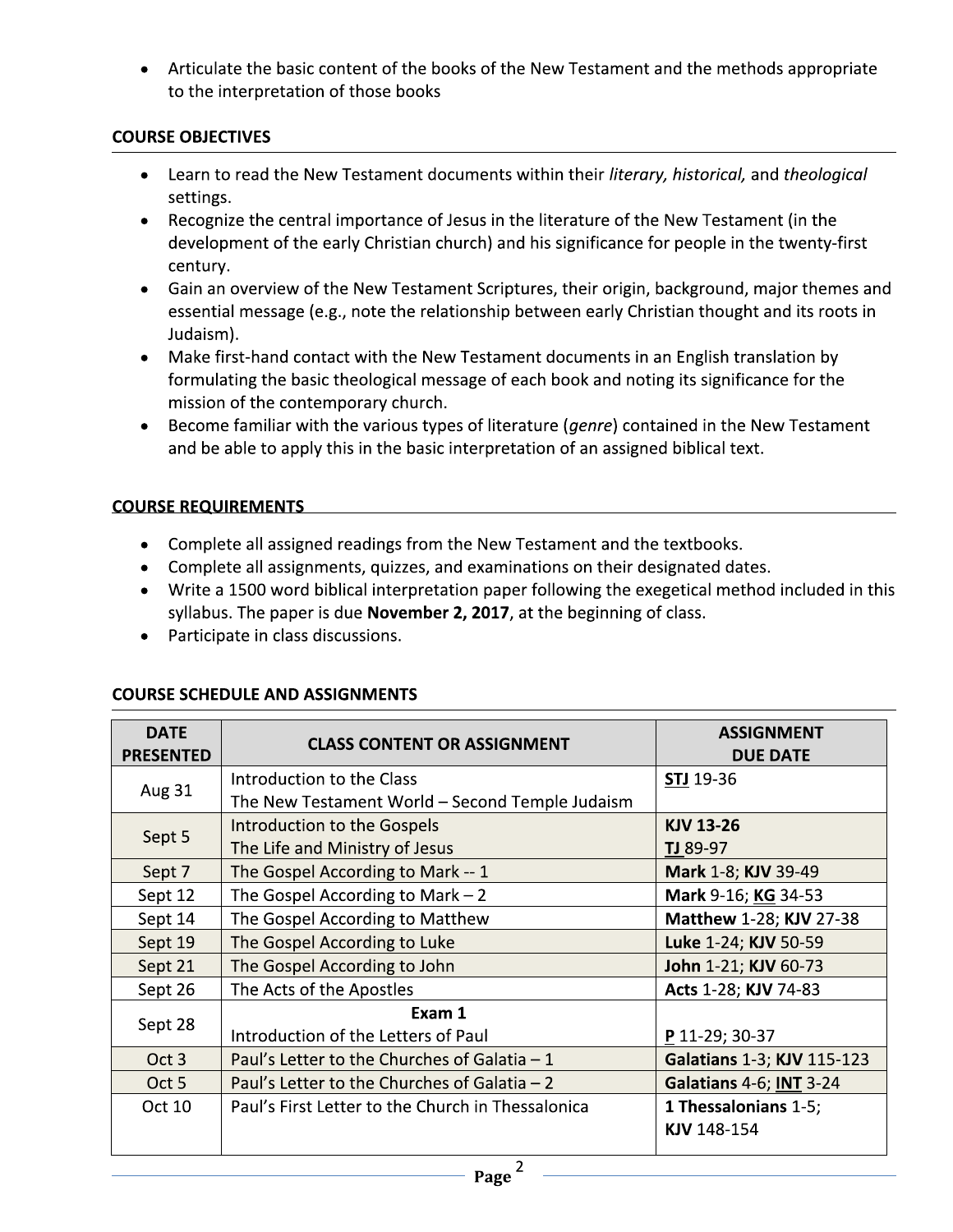|                  | Paul's Second Letter to the Church in Thessalonica                   | 2 Thessalonians 1-3;<br>KJV 155-161                        |  |  |
|------------------|----------------------------------------------------------------------|------------------------------------------------------------|--|--|
| <b>Oct 12</b>    | Paul's First Letter to the Church in Corinth                         | 1 Corinthians 1-16;<br>KJV 97-107                          |  |  |
| <b>Oct 17</b>    | Paul's Second Letter to the Church in Corinth                        | 2 Corinthians 1-13;<br>KJV 108-114                         |  |  |
| Oct 19           | Paul's Letter to Philemon<br>Paul's Letter to the Church in Colossae | Philemon 1; KJV 182-185<br>Colossians 1-4; KJV 140-<br>147 |  |  |
| Oct 24           | <b>No Class - Writing Week</b>                                       |                                                            |  |  |
| Oct 26           | <b>No Class - Writing Week</b>                                       |                                                            |  |  |
| <b>Oct 31</b>    | Paul's Letter to the Church in Ephesus                               | <b>Ephesians 1-6; KJV 124-133</b>                          |  |  |
| Nov <sub>2</sub> | Paul's Letter to the Church in Philippi                              | Philippians 1-4;                                           |  |  |
|                  | <b>Biblical Interpretation Paper Due</b>                             | KJV 134-139                                                |  |  |
| Nov <sub>7</sub> | Paul's Letter to the Church in Rome $-1$                             | <b>Romans 1-8; KJV 84-96</b>                               |  |  |
| Nov 9            | Paul's Letter to the Church in Rome $-2$                             | Romans 9-16                                                |  |  |
|                  | <b>Exam 2 - Take Home Examination</b>                                |                                                            |  |  |
| <b>Nov 14</b>    | The Letter to the Hebrews                                            | Hebrews 1-13; KJV 186-199                                  |  |  |
| <b>Nov 16</b>    | The Letter of James                                                  | James 1-5; KJV 200-208                                     |  |  |
|                  | The First Letter of Peter                                            | 1 Peter 1-6; KJV 209-215                                   |  |  |
| <b>Nov 21</b>    | The Second letter of Peter                                           | 2 Peter 1-3; KJV 216-221                                   |  |  |
|                  | The Letter of Jude                                                   | Jude 1; KJV 229-232                                        |  |  |
| <b>Nov 23</b>    | <b>No Class - Thanksgiving Recess</b>                                |                                                            |  |  |
| <b>Nov 28</b>    | The Johannine Letters                                                | 1 John 1-5; KJV 222-228                                    |  |  |
| <b>Nov 30</b>    | The Book of Revelation $-1$                                          | <b>Revelation 1-10;</b>                                    |  |  |
|                  |                                                                      | KJV 233-247                                                |  |  |
| Dec <sub>5</sub> | The Book of Revelation $-2$                                          | <b>Revelation 11-22</b>                                    |  |  |
| Dec 7            | Summary of the Class - The Significance of New                       |                                                            |  |  |
|                  | <b>Testament Christology</b>                                         |                                                            |  |  |
| Dec 14           | Final Examination $-7:30 - 10:00$ [Thursday]                         |                                                            |  |  |

#### REQUIRED TEXTS AND RECOMMENDED STUDY RESOURCES

#### **Required Texts**

Vanhoozer, Kevin J. (ed.). Theological Interpretation of the New Testament: A Book-by-Book Survey. Grand Rapids, MI; Backer Academic; London: SPCK, 2008. [KJV]

A standard translation of the Bible - e.g., ESV, NRSV, NASB, NIV, NKJV, etc.

#### **Articles**

Second Temple Judaism: Köstenberger, Anreas (et als.). "The Political and Religious Background of the New Testament," 19-36. In The Lion and the Lamb: New Testament Essentials from The cradle, the Cross, and the Crown. Nashville, TN: B & H, Academic, 2012. [STJ]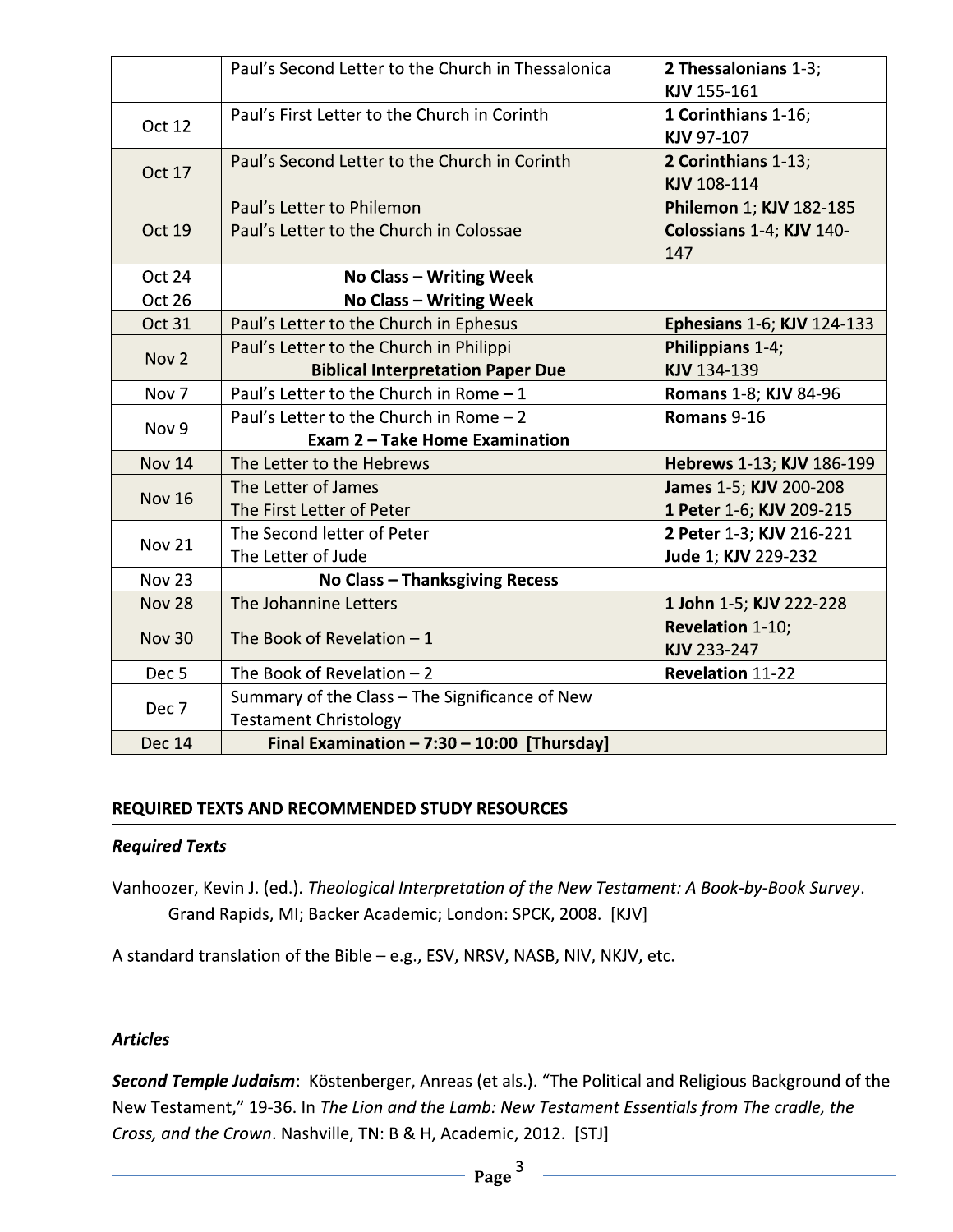The Teaching of Jesus: Stein, Robert. "The Form of Jesus' Teaching," 7-32. In The Method and Message of Jesus' Teaching. Louisville, KY: Westminster/John Knox Press, 1981. [TJ]

Kingdom of God: Wright, N. T. "The Challenge of the Kingdom." In The Challenge of Jesus: Rediscovering Who Jesus Was and Is, 34-53. Downers Grove, IL: InterVarsity Press, 1999. [KG]

Paul: Bird, Michael F. Introducing Paul: The Man, His Mission and His Message. Downers Grove, IL: IVP Academic, 2008 [Chapters 1 (11-29) and chapter 2 (30-37)]. [P]

Interpretation of the New Testament: Dunn, James D. G. "The Task of New Testament Interpretation," 3-24. In The Living Word. Philadelphia, PA: Fortress Press, 1987. [INT]

### **ASSESSMENT AND GRADING**

| <b>Points for Assignments Distribution:</b> |            | <b>Grading Scale:</b> |                  |  |
|---------------------------------------------|------------|-----------------------|------------------|--|
| Quizzes<br>$\bullet$                        | 100 points | $A = 94 - 100$        | $C = 73 - 76$    |  |
| Exam 1<br>$\bullet$                         | 150 points | $A = 90 - 93$         | $C = 70 - 72$    |  |
| Exam 2<br>$\bullet$                         | 150 points | $B+ = 87 - 89$        | $D+ = 67 - 69$   |  |
| <b>Interpretation Paper</b><br>$\bullet$    | 250 points | $B = 83 - 86$         | $D = 63 - 66$    |  |
| <b>Writing Assignments</b><br>$\bullet$     | 150 points | $B - 80 - 82$         | $D - 60 - 62$    |  |
| Final Exam<br>$\bullet$                     | 200 points | $C + 77 - 79$         | $= 0 - 59$<br>E. |  |

## **INCOMPLETES AND LATE ASSIGNMENTS**

All assignments are to be submitted/turned in by the beginning of the class session when they are due. Incompletes will only be assigned in extremely unusual circumstances.

#### **FINAL EXAMINATION POLICY**

Successful completion of this class requires taking the final examination on its scheduled day. The final examination schedule is posted on the Class Schedules site. No requests for early examinations or alternative days will be approved.

#### PLNU COPYRIGHT POLICY

Point Loma Nazarene University, as a non-profit educational institution, is entitled by law to use materials protected by the US Copyright Act for classroom education. Any use of those materials outside the class may violate the law.

## PLNU ACADEMIC HONESTY POLICY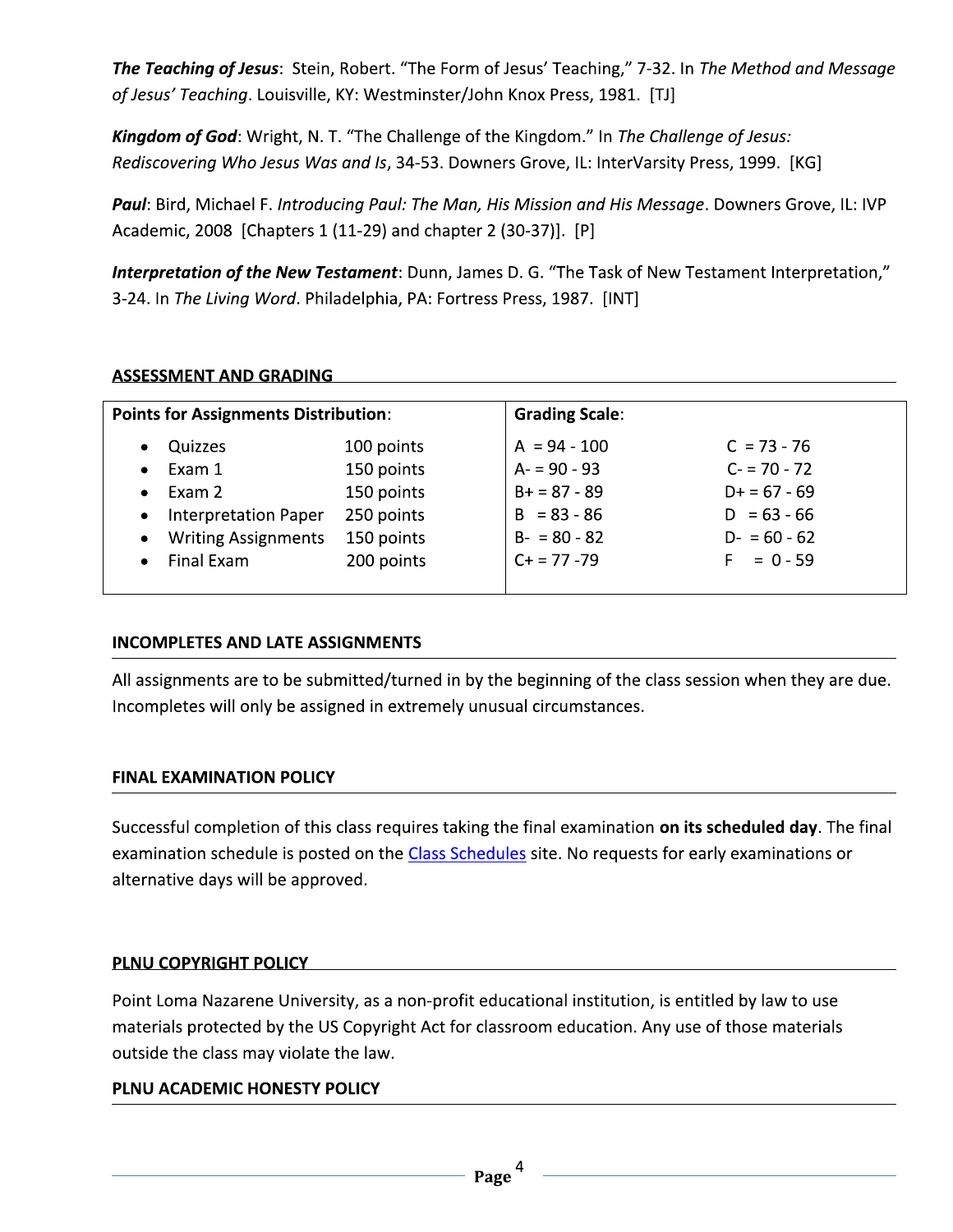Students should demonstrate academic honesty by doing original work and by giving appropriate credit to the ideas of others. Academic dishonesty is the act of presenting information, ideas, and/or concepts as one's own when in reality they are the results of another person's creativity and effort. A faculty member who believes a situation involving academic dishonesty has been detected may assign a failing grade for that assignment or examination, or, depending on the seriousness of the offense, for the course. Faculty should follow and students may appeal using the procedure in the university Catalog. See Academic Policies for definitions of kinds of academic dishonesty and for further policy information.

## PLNU ACADEMIC ACCOMMODATIONS POLICY

If you have a diagnosed disability, please contact PLNU's Disability Resource Center (DRC) within the first two weeks of class to demonstrate need and to register for accommodation by phone at 619-849-2486 or by e-mail at DRC@pointloma.edu. See Disability Resource Center for additional information.

## PLNU ATTENDANCE AND PARTICIPATION POLICY

Regular and punctual attendance at all classes is considered essential to optimum academic achievement. If the student is absent from more than 10 percent of class meetings, the faculty member can file a written report which may result in de-enrollment. If the absences exceed 20 percent, the student may be de-enrolled without notice until the university drop date or, after that date, receive the appropriate grade for their work and participation. See Academic Policies in the Undergraduate Academic Catalog.

#### **INTERPRETATION PAPER GUIDE**

First, select a passage of Scripture to be interpreted. To find the meaning of your selected passage, choose a thought-unit of reasonable size. If it is too large, you will not be able to provide adequate detail. If too small, you may not have enough content to demonstrate a structural meaning. A non-narrative thought-unit could range from four to 15 verses, a narrative passage might be considerably longer (see Jesus and the Woman at the Well [John 4]). Briefly explain why your passage is a legitimate thought-unit. Look for indicators such as change of subject, speaker, location, genre, etc.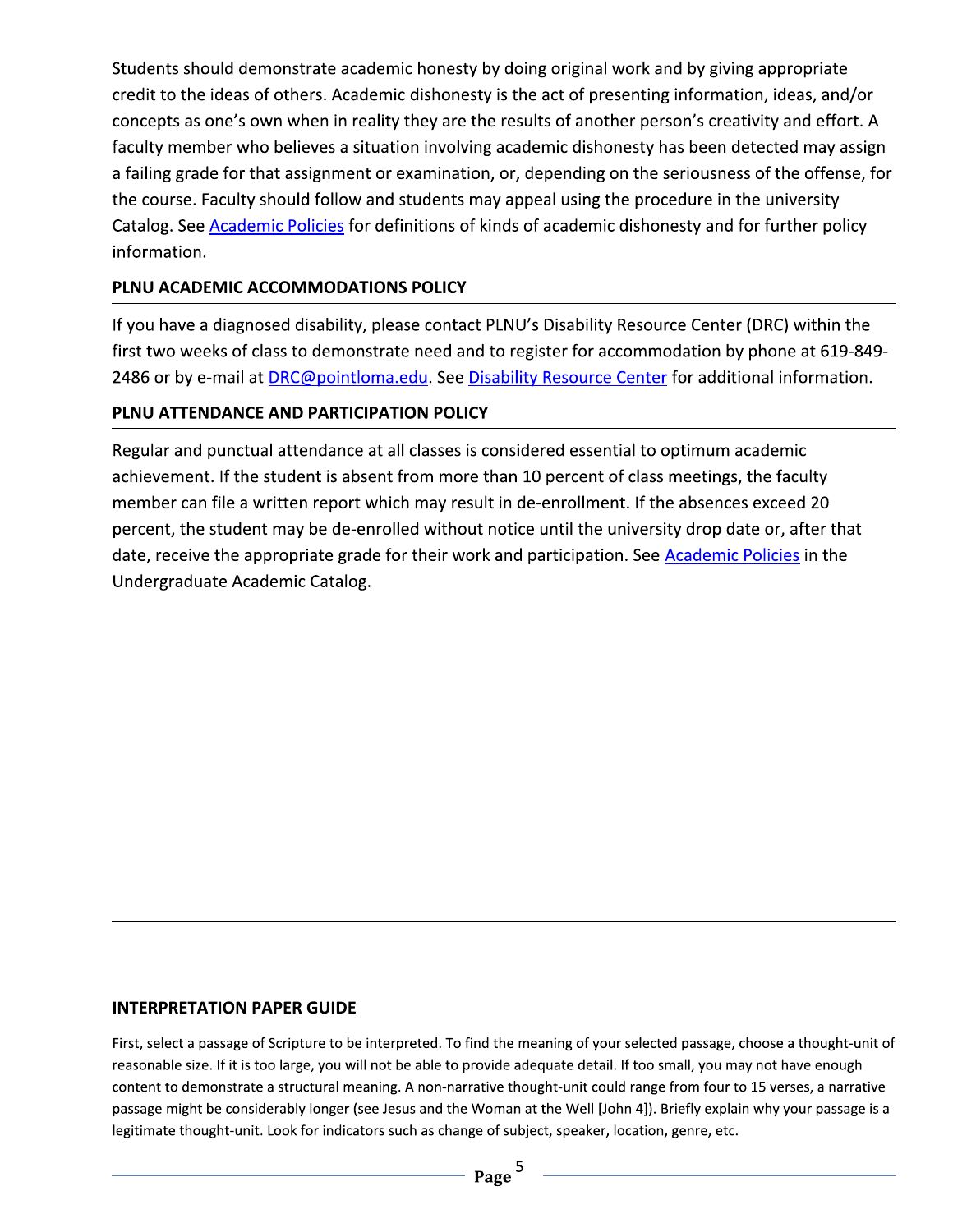Second, read, re-read, and re-re-read your passage. Spent at least a week (two weeks are recommended) reading through your passage before actually beginning careful study of the passage. After four or five readings of the text, begin to note (by writing down) the significant details of the text and show how they fit together. Note carefully any questions that have arisen during your reading of the text. Think carefully about the overriding purpose of the document in which your passage is found and note how your text is related to it (if you can find the purpose of your book in an Introduction to the New Testament or in the opening of a standard commentary). The goal of this assignment is to learn how to make an appropriate interpretation of your passage by analyzing its structure, setting and content

Third (to be done throughout your study), pray that the Lord will guide you in understanding the text and in hearing (and taking to heart) its message. Prayer is not a substitute for research. But neither is research a substitute for prayer. Do your research with your heart open before God.

Fourth, section your paper under the following headings:

Introduction: Introduce not only your passage, but the paper. Provide an outline of the paper within the introduction. Say what you are going to do. Length: One to two paragraphs.

Justify Your Thought-Unit: Explain why your passage is a legitimate thought unit. Look for indicators such as change of subject, speaker, location, genre, etc. Pay attention to inclusions. Length: On paragraph. Note: This section is not about justifying why it is good to study your passage. Rather, it is about justifying why you being with a particular verse and end with a particular verse. Length: One to two paragraphs.

Identify the Genre: What is the genre of your specific passage as well as the document to which it belongs? Use Fee and Stuart (How to Read the Bible for All Its Worth) to point out the implications of your genre for exegesis. Length: One to two paragraphs.

Do the Exegesis: Now direct your attention to the details of the text. Probe your passage by asking relevant questions of it. Identify the parts by which it is composed. Carefully outline your passage. What did the text mean to its author and its first recipients? Key questions to ask:

(1) What is the *historical context* of your passage? This includes pertinent political, cultural, and social factors, and especially the occasion and purpose of the text. What situation called forth the text from the author? Who is writing/speaking to whom and why? What outside information do we need to know in order to understand what is being said? Are there possible and/or identifiable multiple historical contexts? For example, in the NT the Gospels have the dual setting of Jesus in his ministry and also that of the evangelists and his church. Length: One or two major paragraphs

(2) What is the *literary context* of your passage? What is the larger argument/story-line? What is the writer's line of thought and where does your passage fit within it? Length: One to two major paragraphs.

(3) What is the **content** of your passage? Unpack the "meaning load" that the passage is carrying. Trace the line of thought/argument within the text. Identify the meaning of key words, the significance of key events, etc. Be able to outline your passage. Know how it hangs together and the point(s) that is/are being made. How does it speak to the situation and what is it saying? This is where you finally get at what specifically the author intended to say, what the author was saying/writing to those who first heard/read it. At this point, you must decide what your passage is really saying. You may do this by identifying the *Big Idea* of your passage. Construct a single statement that holds all the components of the text together into a meaningful whole. Do not overlook this step! The work you do here will pay dividends throughout your entire paper. Length: This is the focal point of your paper. It will take several paragraphs to complete this section.

(4) What is the *theological witness* of your passage? What does the text reveal about the nature of God or what it means to belong to the people of God? What do we learn about God, humanity and the world? The *theological witness* of the text is shaped by the intention (or purpose) of your passage. What is the passage doing in the document? What